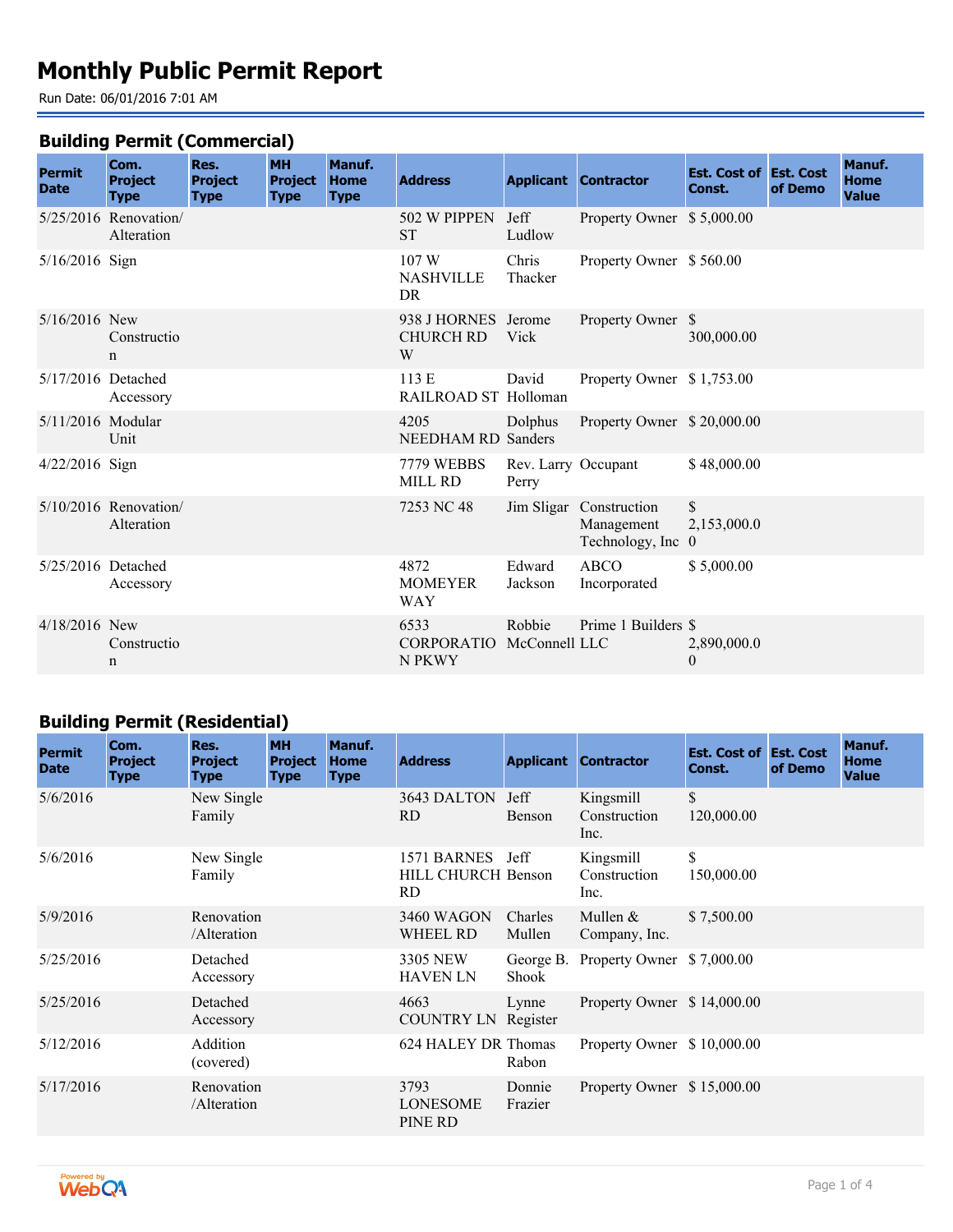### **Building Permit (Residential)**

| <b>Permit</b><br><b>Date</b> | Com.<br><b>Project</b><br><b>Type</b> | Res.<br><b>Project</b><br><b>Type</b> | <b>MH</b><br><b>Project</b><br><b>Type</b> | Manuf.<br><b>Home</b><br><b>Type</b> | <b>Address</b>                              |                    | <b>Applicant Contractor</b>                | <b>Est. Cost of Est. Cost</b><br>Const. | of Demo | Manuf.<br><b>Home</b><br><b>Value</b> |
|------------------------------|---------------------------------------|---------------------------------------|--------------------------------------------|--------------------------------------|---------------------------------------------|--------------------|--------------------------------------------|-----------------------------------------|---------|---------------------------------------|
| 5/18/2016                    |                                       | Detached<br>Accessory                 |                                            |                                      | 8699<br><b>JENNIFER CT</b>                  | Belinda<br>Speight | Property Owner \$39,900.00                 |                                         |         |                                       |
| 5/19/2016                    |                                       | Renovation<br>/Alteration             |                                            |                                      | 11118 E NC 97                               | Garry<br>Rooks     | Property Owner \$20,000.00                 |                                         |         |                                       |
| 5/19/2016                    |                                       | Detached<br>Accessory                 |                                            |                                      | 3385 NEW<br><b>HAVEN LN</b>                 | Shooks             | George B. Property Owner \$2,000.00        |                                         |         |                                       |
| 6/4/2015                     |                                       | Deck                                  |                                            |                                      | 256 REGENCY Louis<br><b>DR</b>              | Speight            | Property Owner \$1,700.00                  |                                         |         |                                       |
| 4/29/2016                    |                                       | Deck                                  |                                            |                                      | 2222 RED OAK Steve<br><b>RD</b>             | Moore              | Property Owner \$15,000.00                 |                                         |         |                                       |
| 5/3/2016                     |                                       | Renovation<br>/Alteration             |                                            |                                      | 2246<br>MEADOWLAR Battle<br><b>K RD</b>     | John               | Property Owner \$13,000.00                 |                                         |         |                                       |
| 5/3/2016                     |                                       | Deck                                  |                                            |                                      | 6480 BONES<br><b>ACRES RD</b>               | Cassie<br>Garcia   | Property Owner \$950.00                    |                                         |         |                                       |
| 5/3/2016                     |                                       | Addition<br>(covered)                 |                                            |                                      | 326 E BRANCH Ronnie<br><b>ST</b>            | Proctor            | Property Owner \$10,000.00                 |                                         |         |                                       |
| 5/4/2016                     |                                       | Detached<br>Accessory                 |                                            |                                      | 3922 OLD<br><b>COUNTY</b><br><b>HOME RD</b> | Sandra<br>Radford  | Property Owner \$13,250.00                 |                                         |         |                                       |
| 5/4/2016                     |                                       | Detached<br>Accessory                 |                                            |                                      | 411 S WALNUT James<br><b>ST</b>             | Sampson            | Property Owner \$ 0.00                     |                                         |         |                                       |
| 5/4/2016                     |                                       | New Single<br>Family                  |                                            |                                      | 3389<br><b>BUFFALOE</b><br><b>RIDGE CT</b>  | Joe<br>Anthony     | Four Seasons<br>Contractors,<br><b>LLC</b> | \$<br>175,000.00                        |         |                                       |
| 5/12/2016                    |                                       | New Single<br>Family                  |                                            |                                      | 6712<br><b>ANNABELLA</b><br><b>RD</b>       | Jerry<br>Baker     | Four Seasons<br>Contractors,<br><b>LLC</b> | \$<br>200,000.00                        |         |                                       |
| 5/20/2016                    |                                       | New Single<br>Family                  |                                            |                                      | 4333 DEER<br><b>RIDGE CT</b>                | Joe<br>Anthony     | Four Seasons<br>Contractors,<br><b>LLC</b> | $\mathbb S$<br>180,000.00               |         |                                       |
| 5/20/2016                    |                                       | Detached<br>Accessory                 |                                            |                                      | 6712<br><b>ANNABELLA</b><br><b>RD</b>       | Jerry<br>Baker     | Four Seasons<br>Contractors,<br><b>LLC</b> | \$18,000.00                             |         |                                       |
| 5/6/2016                     |                                       | New Single<br>Family                  |                                            |                                      | 4401 JOYNER<br><b>RD</b>                    | Ben Hager Hager    | Construction &<br>Remodeling, inc          | \$<br>385,000.00                        |         |                                       |
| 5/26/2016                    |                                       | New Single<br>Family                  |                                            |                                      | 206 N<br><b>LOUISBURG</b><br>RD             | Erader<br>Mills    | Erader Mills                               | \$67,000.00                             |         |                                       |
| 5/2/2016                     |                                       | Miscellane<br>ous                     |                                            |                                      | 328 E BRANCH Danny<br><b>ST</b>             | Townsend           | Sears Home<br>Improvement<br>Products, Inc | \$11,937.00                             |         |                                       |
| 5/9/2016                     |                                       | New Single<br>Family                  |                                            |                                      | 4956<br><b>OVERLOOK</b><br>DR               | Dean<br>Holland    | Dean A. Holland \$<br>Builders, Inc.       | 298,000.00                              |         |                                       |
| 5/27/2016                    |                                       | New Single<br>Family                  |                                            |                                      | 926 SWAN RD                                 | Dean<br>Holland    | Dean A. Holland \$<br>Builders, Inc.       | 218,000.00                              |         |                                       |

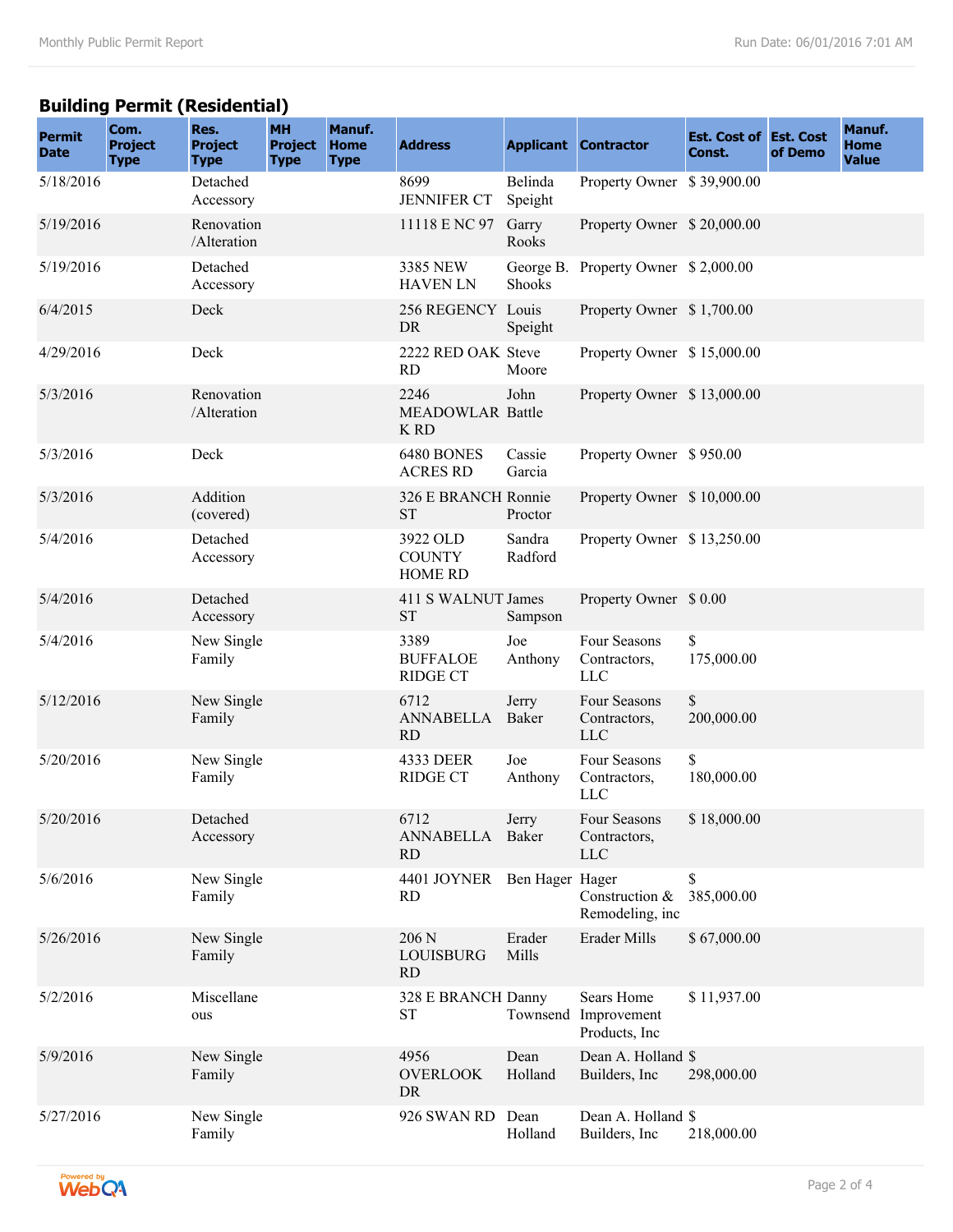## **Building Permit (Residential)**

| <b>Permit</b><br><b>Date</b> | Com.<br><b>Project</b><br><b>Type</b> | Res.<br><b>Project</b><br><b>Type</b> | <b>MH</b><br><b>Project</b><br><b>Type</b> | Manuf.<br><b>Home</b><br><b>Type</b> | <b>Address</b>                             |                         | <b>Applicant Contractor</b>                        | <b>Est. Cost of Est. Cost</b><br>Const. | of Demo | Manuf.<br>Home<br><b>Value</b> |
|------------------------------|---------------------------------------|---------------------------------------|--------------------------------------------|--------------------------------------|--------------------------------------------|-------------------------|----------------------------------------------------|-----------------------------------------|---------|--------------------------------|
| 5/9/2016                     |                                       | New Single<br>Family                  |                                            |                                      | 914<br><b>BIRCHWOOD</b><br><b>DR</b>       | Dean<br>Holland         | Dean A. Holland \$<br>Builders, Inc.               | 133,000.00                              |         |                                |
| 5/27/2016                    |                                       | New Single<br>Family                  |                                            |                                      | 10719 BALDY<br><b>HILL RD</b>              |                         | Alan Stone Glenn Alan<br>Stone                     | \$<br>250,000.00                        |         |                                |
| 5/9/2016                     |                                       | Deck                                  |                                            |                                      | 2871 BONES<br><b>ACRES CT</b>              |                         | Alan Stone Glenn Alan<br>Stone                     | \$11,000.00                             |         |                                |
| 5/9/2016                     |                                       | Addition<br>(covered)                 |                                            |                                      | 400 RUSTY<br><b>WAY</b>                    | Eddie<br>Waller         | Occupant                                           | \$6,000.00                              |         |                                |
| 5/6/2016                     |                                       | Detached<br>Accessory                 |                                            |                                      | 12742<br><b>TAYLORS</b><br><b>STORE RD</b> | Mike<br>Dugas           | Occupant                                           | \$13,546.00                             |         |                                |
| 5/4/2016                     |                                       | Moving<br><b>Building</b>             |                                            |                                      | 4302<br><b>MOMEYER</b><br><b>WAY</b>       | Chad Cady Occupant      |                                                    | \$0.00                                  |         |                                |
| 5/25/2016                    |                                       | New Single<br>Family                  |                                            |                                      | 2008 CREEK<br>RD                           | Mike<br><b>Brantley</b> | <b>Brantley</b><br>Construction, G.<br>M.          | \$70,000.00                             |         |                                |
| 5/23/2016                    |                                       | Addition<br>(covered)                 |                                            |                                      | 1407<br>FAIRFIELD RD Connie                | <b>Bobby</b>            | <b>Bobby Milton</b><br>Connie Sr                   | \$5,000.00                              |         |                                |
| 5/19/2016                    |                                       | Miscellane<br>ous                     |                                            |                                      | 5010 RACHEL Michael<br>DR                  | Langley                 | Michael Terry<br>Langley                           | \$1,500.00                              |         |                                |
| 5/26/2016                    |                                       | Addition<br>(covered)                 |                                            |                                      | 4103 JOYNER<br><b>RD</b>                   | Michael<br>Langley      | Michael Terry<br>Langley                           | \$3,500.00                              |         |                                |
| 5/11/2016                    |                                       | Detached<br>Accessory                 |                                            |                                      | 3279<br><b>COPPEDGE</b><br><b>RD</b>       | Roger<br>Luper          | Cornerstone<br>Construction                        | \$29,719.00                             |         |                                |
| 5/26/2016                    |                                       | New Single<br>Family                  |                                            |                                      | 7989 CREECH<br><b>RD</b>                   | Kevin<br>Kirton         | KB Building &<br>Development<br><b>LLC</b>         | \$<br>140,000.00                        |         |                                |
| 5/6/2016                     |                                       | Deck                                  |                                            |                                      | 1795 BLUE<br><b>HERON DR</b>               | Keith<br>Price          | Keith Price<br>Construction                        | \$8,000.00                              |         |                                |
| 5/4/2016                     |                                       | Deck                                  |                                            |                                      | 1409 FRAZIER David<br><b>RD</b>            | Stanley                 | David Stanley                                      | \$10,000.00                             |         |                                |
| 5/9/2016                     |                                       | Miscellane<br>ous                     |                                            |                                      | 6379 OLD<br><b>BAILEY HWY</b>              | Charles<br>Lewis        | Ram Jack, LLC \$2,925.00                           |                                         |         |                                |
| 5/5/2016                     |                                       | Swimming<br>Pool                      |                                            |                                      | 4303 OAK<br><b>LEVEL RD</b>                |                         | Gavin Ray Greenville Pool<br>$&$ Supply<br>Company | $\mathbb S$<br>103,503.00               |         |                                |
| 5/3/2016                     |                                       | Renovation<br>/Alteration             |                                            |                                      | 205 W<br><b>JOHNSON ST</b>                 | William<br>Harrell      | William P.<br>Harrell                              | \$3,100.00                              |         |                                |
| 5/4/2016                     |                                       | Addition<br>(covered)                 |                                            |                                      | 5440 W OLD<br><b>SPRING RD</b>             | Sandy<br>Foster         | North Carolina<br>Exteriors LLC                    | \$31,000.00                             |         |                                |
| 5/11/2016                    |                                       | Renovation<br>/Alteration             |                                            |                                      | 5010 MASSEY<br><b>RD</b>                   | Sandy<br>Foster         | North Carolina<br><b>Exteriors LLC</b>             | \$13,900.00                             |         |                                |
| 5/24/2016                    |                                       | Renovation<br>/Alteration             |                                            |                                      | 6090 DEANS<br><b>ST</b>                    | John<br>Weller          | <b>JOHN WELLER \$20,000.00</b>                     |                                         |         |                                |